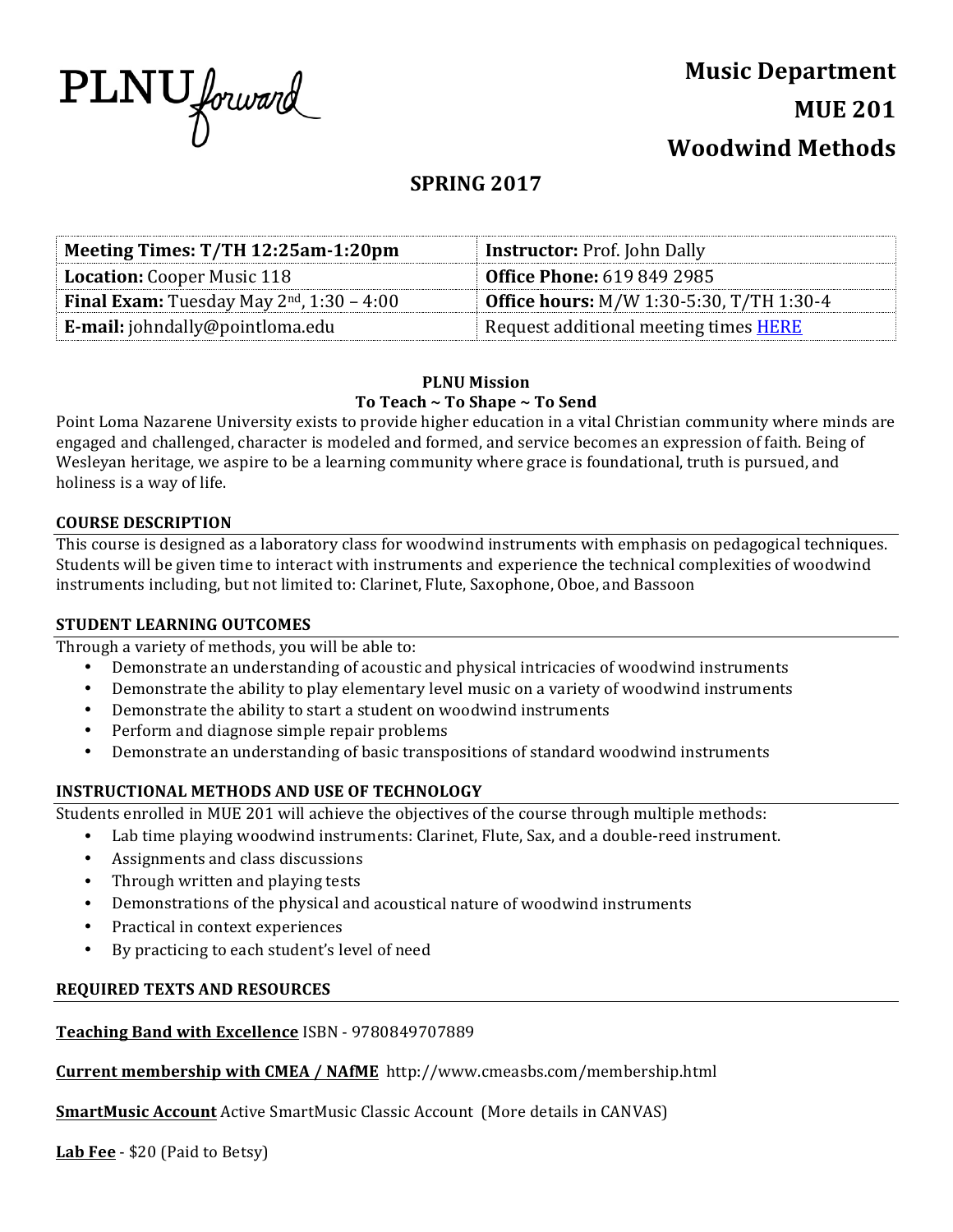Highly Recommended for future music educators - Guide to teaching Woodwind – Fredrick W. Westphal –  $5<sup>th</sup> Ed$ .

# **REQUIRED ASSIGNMENTS**

Successful completion of the **following assignments is required to pass this course**:

## **Resource Notebook (Google Drive)**

The notebook will consist of class notes, handouts, assignments, and other materials. It should be neat, organized, comprehensive, and expandable.

## **Observations**

3-Hours of observation in a public school setting

#### **Signature Assignment – Clarinet Startup Lesson**

You will have the opportunity to demonstrate your knowledge of woodwind pedagogy through conducting a live startup session. (Information provided via Assessment Rubric).

#### **DATES TO CALENDAR**

Plan to attend the San Diego Winds Cultural Event March 23rd @ 7:30pm. Plan to attend the **CMEA Repair Session on March 25th (AM)** Plan to attend the PLNU Concert Band Concert April 7<sup>th</sup> @ 7:30pm.

#### **CLASS PREPARATION**

Assignments are intended to maximize in-class experiences. It is assumed that a student will come to class prepared. That may mean varying levels of commitment determined by each student's level of expertise. Simply, some students may need to practice more than other students.

# **PLNU ATTENDANCE AND PARTICIPATION POLICY**

Regular and punctual attendance at all classes is considered essential to optimum academic achievement. If the student is absent from more than 10 percent of class meetings (three sessions), the faculty member can file a written report, which may result in de-enrollment. If the absences exceed 20 percent (six sessions), the student may be de-enrolled without notice until the university drop date or, after that date, receive the appropriate grade for their work and participation. See Academic Policies in the Undergraduate Academic Catalog.

**ATTENDANCE POLICY**: A students can expect to receive one full grade lower for every two unexcused absences. Excused absences might include activities that have been indorsed by the Provost. A student may be dropped with an "F" grade after four unexcused absences. An absence will be considered unexcused if the student does not notify the professor **before** the missed class occurs.

#### **ASSESSMENT AND GRADING**

All assignments are to be submitted/turned in by the beginning of the class session on the day they are due including assignments posted in Canvas. Late assignments are not accepted, so if there are any issues you know about that may prevent you from completing an assignment in a timely manner, be sure to discuss it with me before the due date!

| <b>PERCENTAGE</b> | <b>GRADE</b> | <b>PERCENTAGE</b> | <b>GRADE</b> |
|-------------------|--------------|-------------------|--------------|
| 100-93            |              | 76.9-73           |              |
| 92.9-90           |              | 72.9-70           |              |
| 89.9-87           | B+           | 69.9-67           |              |
| 86.9-83           |              | 66.9-63           |              |
| 82.9-80           | B-           | 62.9-60           | - 1 -        |
| 79.9-77           |              | Below 60          |              |

Grading for this course is on a fixed scale: